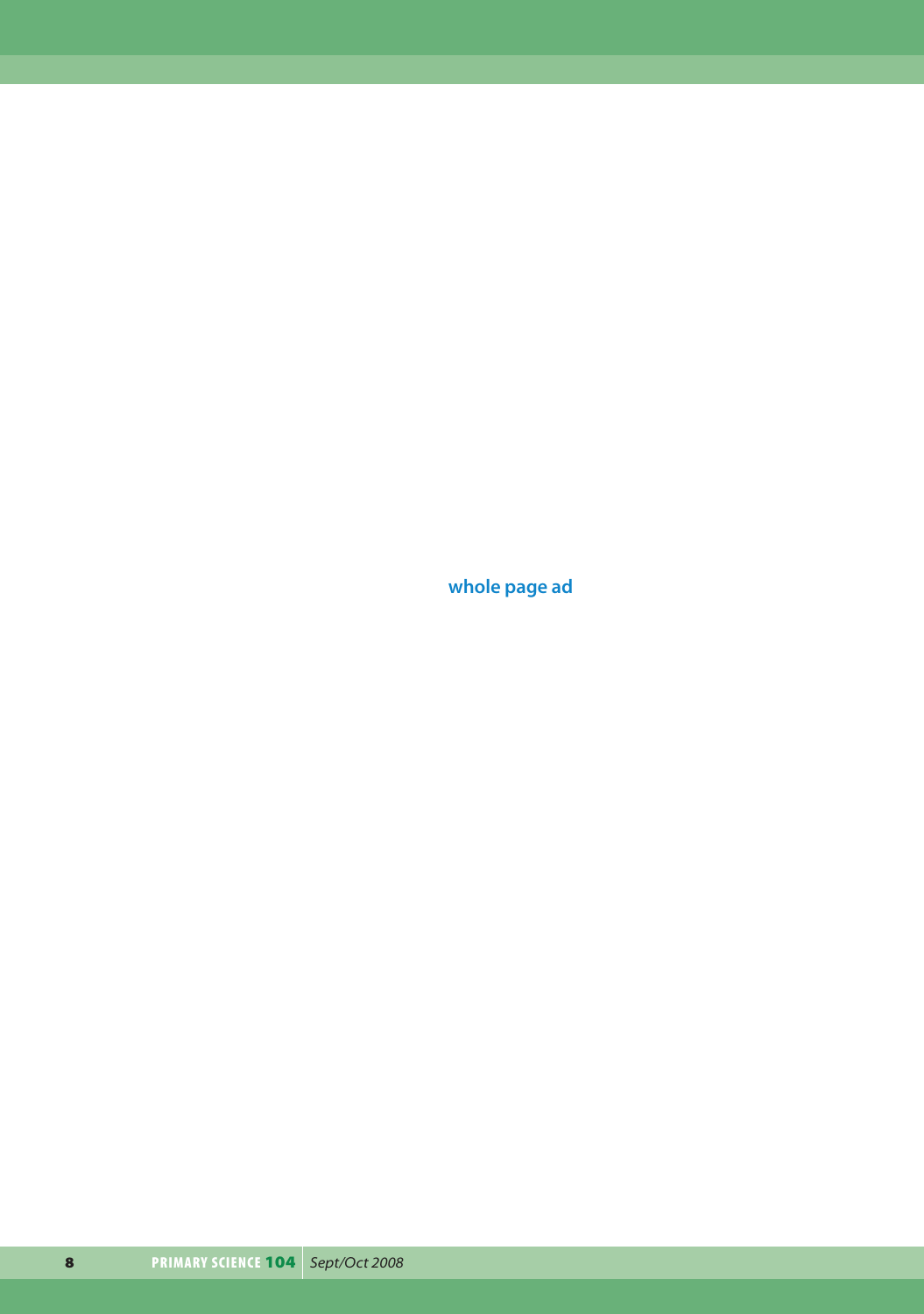# **SCIENCE AND ETHICS SCIENCE AND ETHICS**

# MAKING



*Left:* **Sheila Bloom, chief executive of the IGE** *Right:* **Lorna Robins, education officer of the IGE**

*Lynne Bianchitalks to Sheila Bloom and Lorna Robins about how children's personal responsibility can be developed through ethical discussions in science*

**The focus on science and<br>
ethics in this issue of<br>** *Primary Science* **prompted<br>
<u>Primary Science</u> prompted<br>
<b>Primary Science** prompted ethics in this issue of me, Lynne Bianchi, to explore more fully the work of the Institute for Global Ethics UK Trust (IGE). Sheila Bloom, the UK Trust's chief executive, and I have known each other for a number of years through the Comino Foundation, a charitable trust that encourages the development of personal responsibility, while Lorna Robins is the education officer for the IGE.

Encouraging children to have an opinion on contemporary scientific issues, such as, in England, the smoking ban, healthy eating, our impact on the environment, congestion charges, etc. is increasingly important. The notion of equipping young people with the personal skills for life and learning is also

receiving much more attention, through the infusion of social and emotional aspects of learning and personal learning and thinking skills into the school curriculum. Teachers in any UK classroom are likely to be focusing on enabling children to make informed decisions, underpinned by ethical and moral thinking.

Until now our work has been quite separate; however, the opportunity to discuss science and ethics in detail has now shown us the power of forging stronger links. I spoke with Sheila and Lorna to find out how their work could benefit primary science and particularly how the Institute's research and ethical decision-making frameworks may help us in teaching such issues more effectively. The headings below

reflect the questions we discussed.

## **Why is ethics important?**

Most of our public discourse, it would seem, is conducted either through the language of politics or of economics. The IGE is primarily concerned with raising awareness of the moral and ethical dimension, and supporting ethical behaviour by individuals, institutions and nations through research, public discussion and practical action. In the UK we deliver programmes in education, and in the private, public and voluntary sectors.

Last year we consulted representatives of the prison services in Scotland and England about how to promote ethical literacy and sensitive care in prisons through engaging staff, and potentially prisoners, in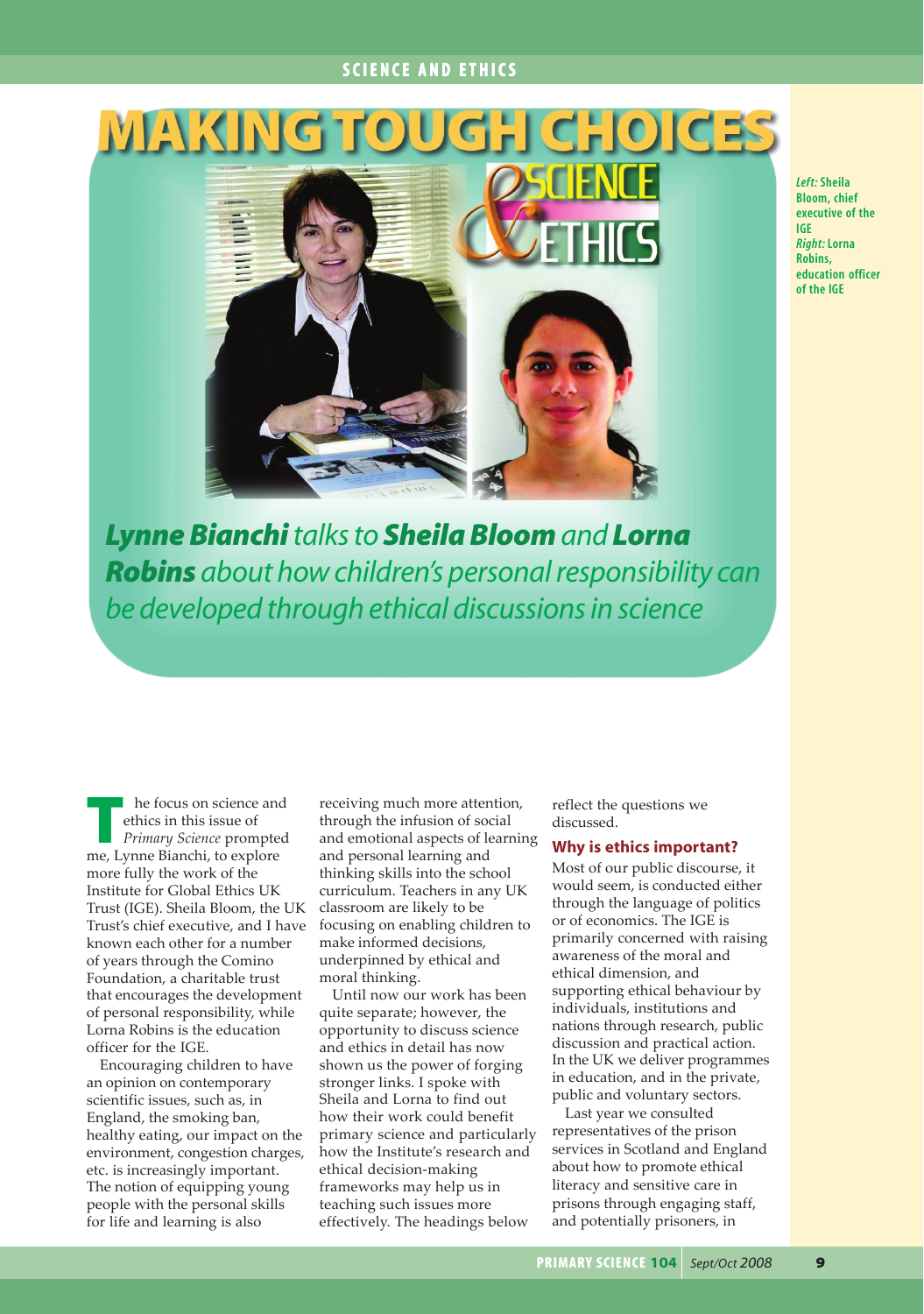## **SCIENCE AND ETHICS**

exploring values and ethical decision-making. This has led to a series of pilot seminars.

We have also delivered some training to Scottish head teachers, which is perhaps of greater relevance, as we have worked with them to explore how our frameworks can assist the development of an ethical language and promote shared values and ethical decisionmaking across the school community.

At a Five Nations conference we convened last year on 'Teaching controversial issues and values', among the main findings that educators from England, Ireland, Northern Ireland, Scotland and Wales agreed upon were the needs both to help teachers handle discussion and debate about controversial issues in the classroom, and to equip them with the confidence to do so through training and resources.

At IGE we seek to support individuals – be they teachers, students or prisoners – in learning to use the lens of ethics, by suggesting approaches, or frameworks, for handling the dilemmas that inevitably arise when values come into conflict. We hope this in turn encourages ethical action.

## **How can we support learners in analysing ethical dilemmas?**

Teachers tackling controversial issues in the classroom can avail themselves of tools that help both teacher and students analyse science topics from an ethical, rather than a political or economic, viewpoint and lead to discussion about possible solutions, particularly when two conflicting choices seem 'right'.

Research by the IGE, backed by our experience of training in ethical decision-making, suggests that decisions in which a 'right' challenges a clear 'wrong' offer a simpler choice than those where the choice is between a 'right' and a seemingly equally 'right' decision. These latter decisions are more complex but generally resolve themselves into one of four 'dilemma paradigms':

#### **Four Dilemma Paradigms:**

- **truth** versus **loyalty**
- **short term** versus **long term individual** versus
- **community**
- **justice** versus **mercy**

## **How might these dilemma paradigms be used in a primary context?**

Let's take a look at a 'big question' a science teacher encountered in her school and how the paradigms relate to it:

Is the ban on smoking in public places unfair on smokers? What about their rights?

This is a classic **right** versus **right** dilemma: it is right to protect the health of everyone but it is also right to respect the freedom of the individual to choose his or her lifestyle.

Looking at the paradigms to help analyse the situation:

Using the **individual versus community** paradigm, we need to weigh up what is right for one person, or a small group, against what is right for another, larger group. In this case, the smokers are in the minority compared with the non-smoking population, so we have to weigh up the rights of the smokers to exercise freedom of choice against the rights of the wider community to breathe in clean air.

Another way of looking at this might be **short term versus long term**; that is, choosing between what is best for the present time and what is best for the future. In the short term it may be preferable to allow the smokers to smoke wherever and whenever they wish, but this needs to be weighed up against the longer-term health consequences.

In the case of **truth versus loyalty**, one truth is that smoking can kill. On the other hand, loyalty might be to the right of every individual to make his or her own choice.

With the **justice versus mercy**

paradigm, the fair (or just) thing to do might be to consider the freedom of the individual smoker as opposed to compassion for the health risk to the non-smoker. For argument's sake, you could even turn this paradigm around to consider that the fair thing to do might be to consider the health risk to the smoker versus compassion for his or her needs (where there is a dependency, for example). This could generate a lot of debate about whether this is pushing the argument too far!

#### **How can we enable learners to reach an ethical decision?**

The IGE's paradigms do surely add greater clarity in how we explore contemporary issues, and provide teachers with an understanding about how discussions play out in the classroom and in life. Making an informed decision is the next step. I questioned Sheila as to how children can then reach an ethical decision so that they can find a resolution; otherwise we may just find ourselves confused by all the different viewpoints that could be taken on this reallife issue.

Whilst selecting paradigms is helpful, problem analysis is not decision-making and teachers and students may want to 'try out' these three 'resolution principles' to compare what they would do:

#### **Three Resolution Principles:**

- **O** ends-based
- rule-based
- Care-based

## **How might the resolution principles work in a primary context?**

Let's take a look at other 'ethical questions':

You are in charge of setting up a tuck shop at your school for morning break. Some parents have asked you just to sell fruit because it is healthy; other parents are worried that their children will not eat anything at break because they don't like fruit and would like there to be more